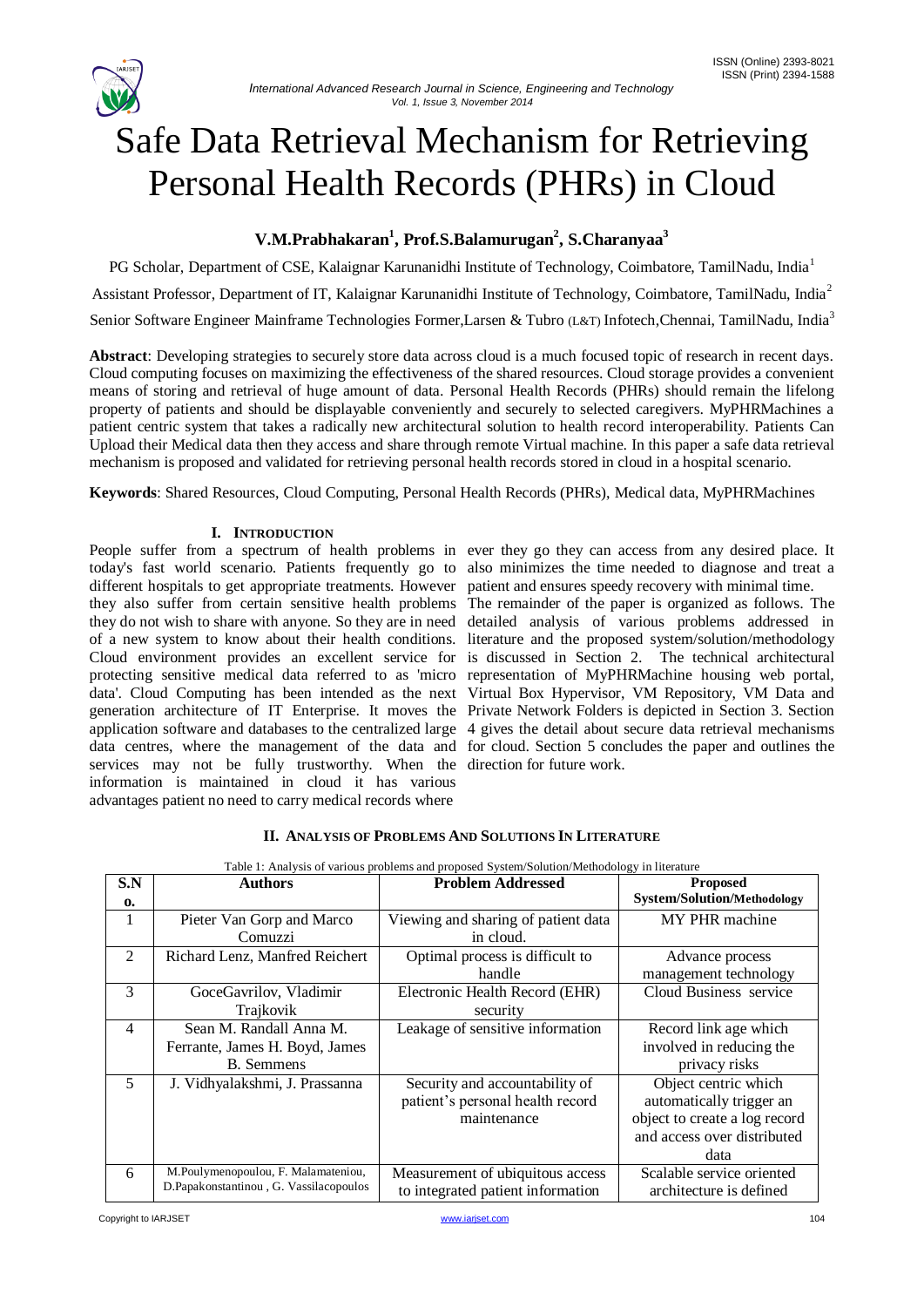

| International Advanced Research Journal in Science, Engineering and Technology |  |  |  |  |  |
|--------------------------------------------------------------------------------|--|--|--|--|--|
| Vol. 1, Issue 3, November 2014                                                 |  |  |  |  |  |

| $\tau$         | William R. Hogan, MD, Michael<br>M. Wagner, MD, PHD                                                                                                                                                                                     | Data accuracy is an important issue<br>factor in Computer based patient<br>records                          | Methodological guidelines<br>are proposed for analyzing<br>the accuracy                         |
|----------------|-----------------------------------------------------------------------------------------------------------------------------------------------------------------------------------------------------------------------------------------|-------------------------------------------------------------------------------------------------------------|-------------------------------------------------------------------------------------------------|
| 8              | Laurence G. Branch, PHD                                                                                                                                                                                                                 | Associations between certain<br>personal health practices and point-<br>incident physical confines          | Onset of disability could be<br>confirmed                                                       |
| $\overline{9}$ | Eleanor M. Simonsick, PhD,<br>Mary E. Lafferty, Caroline L.<br>Philips, MS, Carlos F. Mendes<br>de Leon, PhD, Stanislav V Kasl,<br>PhD, Teresa E.Seeman, PhD,<br>GerdaFillenbaum, PhD, Patricia<br>Hebert, PhD, and Jon H.Lemke,<br>PhD | Associations between the physical<br>activity among adults and<br>functional status                         | High level physical activity<br>reduces the morality                                            |
| 10             | Robert Steele, Kyongho Min,<br>Amanda Lo                                                                                                                                                                                                | <b>Issues in Electronic Personal</b><br><b>Health Data</b>                                                  | Two infrastructural drivers<br>such as ubiquitous<br>technology and connectivity<br>coverage    |
| 11             | HebahMirza and Samir El-Masri                                                                                                                                                                                                           | Challenges are to be considered in<br>health care process such as cost,<br>Maintenance and security threats | Cloud's Central Database,<br><b>Unifier Interface</b><br>Middleware and the web<br>portal       |
| 12             | Abhishek Kumar Gupta,<br>Kulvinder Singh Mann                                                                                                                                                                                           | Overcome Paper printed medical<br>data.                                                                     | Online medical information<br>transfer system through<br>cloud computing                        |
| 13             | Carmelo Pino and Roberto Di<br>Salvo                                                                                                                                                                                                    | Better resource needed for Clinical<br>community                                                            | Hybrid cloud solution.                                                                          |
| 14             | Peter L. Reichertz                                                                                                                                                                                                                      | Process of HIS                                                                                              | Ubiquitous computing<br>environments and sensor-<br>based technologies for health<br>monitoring |
| 15             | Arindam Banerjee,<br>PrateekAgrawal and R. Rajkumar                                                                                                                                                                                     | Allocation of patient number                                                                                | Unique identification<br>number systems                                                         |
| 16             | Louise Olsson, Gunnel Östlund,<br>Peter Strang, Eva<br>JeppssonGrassman, Maria<br>Friedrichsen                                                                                                                                          | Cancer patients in palliative home<br>care                                                                  | Two evolved process:<br>maintaining life and<br>preparing for death                             |
| 17             | K.S. Aswathy, G. Venifa Mini                                                                                                                                                                                                            | Issues occur such as data loss, third<br>party interfere                                                    | Secure alternative viable<br>technique is proposed                                              |
| 18             | Jithendra K, Thanapal P, Prabhu                                                                                                                                                                                                         | Security issues in cloud                                                                                    | Use role based access<br>control healthcare system                                              |
| 19             | L G Branch and A M Jette                                                                                                                                                                                                                | Morality issue                                                                                              | A personal health practice is<br>maintained frequently.                                         |
| 20             | Jean Harvey-Berino, Stephen<br>Pintauro, Paul Buzzell, and<br>Elizabeth Casey Gold                                                                                                                                                      | Long-Term Maintenance of Weight<br>Loss                                                                     | Examine the effectiveness of<br>an Internet weight<br>maintenance program.                      |

#### **III.ARCHITECTURAL REPRESENTATION**

The architectural representation of cloud based PHR storage is represented in Fig 1. The portal plays an important role in uploading copy of data, remote access maintenence, start/stop operation. PCAS access is used to provide and show copies. The cloud takes the responsibility of mounting the PHRs. Architectural representation of MyPHR Machine consists of two components evolution and storage with which client directly interacts with MyPHR Machine. The first component of MyPHR Machine consists of web portal component of MyPHK Machine Consists of web portal Fig. 1. Architectural example Cloud Based PHRs storage which in turn interacts with Virtual Box Hypervisor.

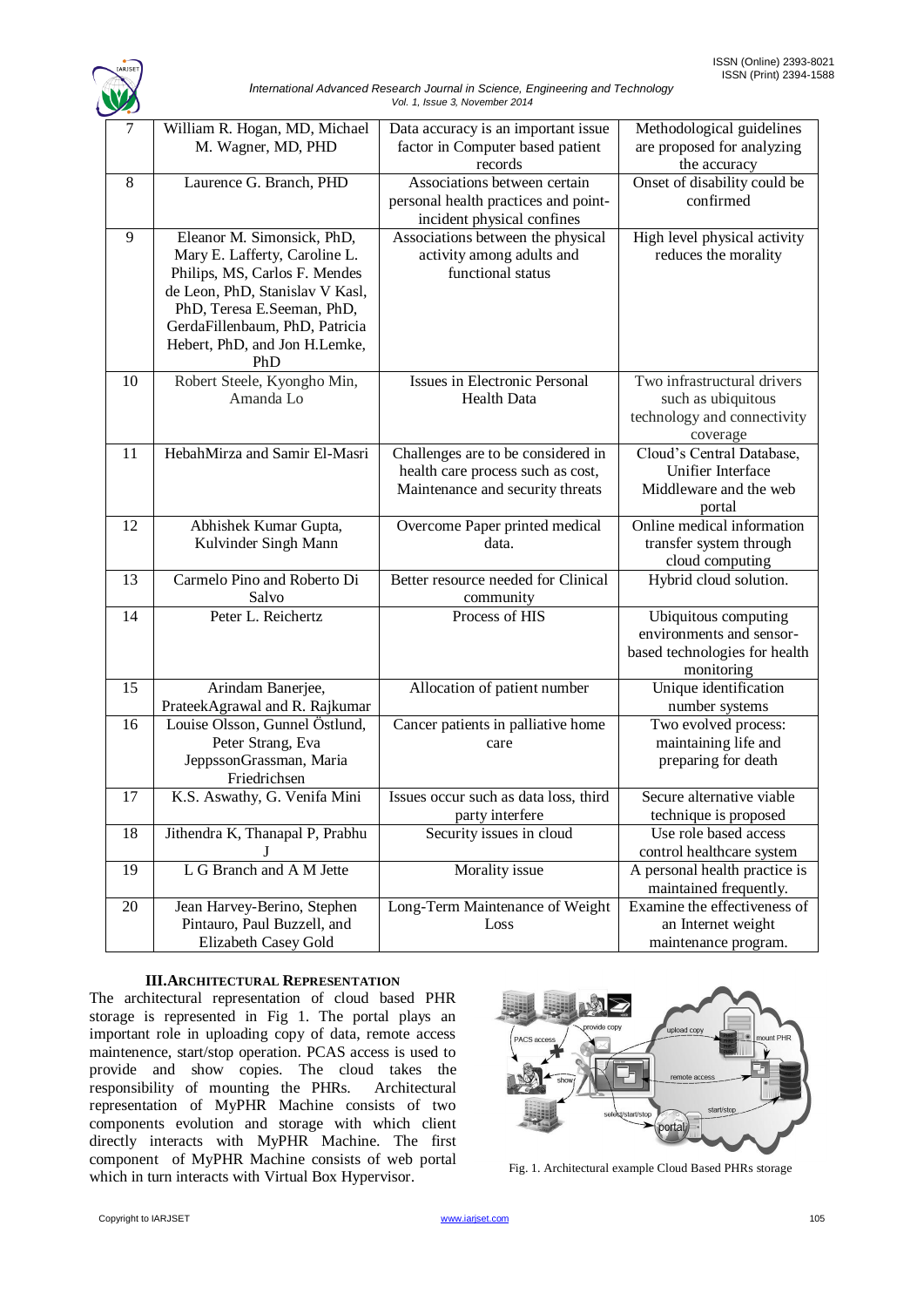

Virtual Machines are connected together with Virtual Box storage consists of VM Repository which houses VM Data and Private Network folders as indicated in Figure 2.



Fig. 2. Technical Architectural diagram of Cloud Based PHRs storage

#### **IV.SECURE DATA RETRIEVAL MECHANISMS FROM CLOUD**

To retrieve the details which are encrypted in the cloud can be accessed by the Authenticator If the Cloud user three uploads the patient details the Patient who have bonding relationship with the same cloud user can login with the cloud user three the permission will be granted if the user is an authenticated person. It describe that this level user have permission to access the data. Then the information which stored is visible to the patient so that [6] they can monitor the health status and take necessary preventions. Treatment details can be added by the doctor who enrolled in monitoring the desired patient, whenever additional functionality added they may be added and outsourced in the cloud. The Treatment cost can be reduced when this functionality is used, no need to carry paper format record whenever the patient visit the hospital so secure data processing is handled. Paper format record holding and Electronic based medical storage can be replaced and a cloud based social healthcare system is developed. Thus a cloud based PHRsystem taking a fundamentally new architectural solution to health record [11] Robert Steele, Kyongho Min, Amanda Lo (2012) Personal Health portability.



Fig 3: Information of the medical details

#### **V.CONCLUSION**

Hypervisor. The second component of MyPHR Machine, In this paper a safe data retrieval mechanism is proposed and validated for retrieving personal health records stored in cloud in a hospital scenario. Developing strategies to securely store data across cloud is a much focused topic of research in recent days. Cloud computing focuses on maximizing the effectiveness of the shared resources. Cloud storage provides a convenient means of storing and retrieval of huge amount of data. Personal Health Records (PHRs) should remain the lifelong property of patients and should be displayable conveniently and securely to selected caregivers. MyPHRMachines a patient centric system that takes a radically new architectural solution to health record interoperability. Patients Can Upload their Medical data then they access and share through remote Virtual machine.

#### **REFERENCES**

- [1] Pieter Van Gorp and Marco Comuzzi "Lifelong Personal Health Data and Application Software via Virtual Machines in the Cloud" IEEE Journal of Biomedical and Healthcare Informatics, Vol. 18, No. 1, Jan 2014
- [2] Pieter Van Gorp and Marco Comuzzi (2014) Lifelong Personal Health Data and Application Software via Virtual Machines in the Cloud, IEEE Journal of Biomedical And Health informatics.
- [3] Richard Lenz, Manfred Reichert (2006) IT support for healthcare processes– Premises, challenges and perspectives, Elsevier.
- [4] GoceGavrilov, Vladimir Trajkovik (2012 ) Security and Privacy Issues and Requirements forHealthcare Cloud Computing, ICT Innovations 2012 Web Proceedings
- Sean M. Randall Anna M. Ferrante, James H. Boyd, James B. Semmens (2013) ,Privacy-preserving record linkage on large real world datasets, Elsevier.
- J. Vidhyalakshmi, J. Prassanna (2012) Providing a trustable healthcare cloud using an enhanced accountability framework.
- [7] M. Poulymenopoulou, F. Malamateniou, D.Papakonstantinou , G. Vassilacopoulos (2011) Cloud-based Information Support forEmergency Healthcare.
- [8] William R. Hogan, MD, Michael M. Wagner, MD, PHD (1997) Accuracy of Data in Computer-based Patient Records .
- Laurence G.Branch, PHD (1985) Health Practices and Incident Disability among the Elderly, Public health briefs.
- [10] Eleanor M. Simonsick, PhD, Mary E. Lafferty, Caroline L. Philips, MS,Carlos F. Mendes de Leon, PhD, Stanislav V Kasl, PhD, Teresa E.Seeman, PhD, GerdaFillenbaum, PhD, Patricia Hebert, PhD, and Jon H.Lemke, PhD(1993) Risk Due to Inactivity in Physically Capable Older Adults, American journal of public health.
- Record Architectures: Technology Infrastructure Implications and Dependencies.
- [12] HebahMirza and Samir El-Masri, Cloud Computing System for Integrated Electronic Health Records.
- [13] Abhishek Kumar Gupta, Kulvinder Singh Mann (2014) Sharing of Medical Information on Cloud Platform-A Review, IOSR Journal of Computer Engineering**.**
- [14] Carmelo Pino and Roberto Di Salvo (2013) A Survey of Cloud Computing Architecture and Applications in Health, International Conference on Computer Science and Electronics Engineering.
- [15] Peter L. Reichertz (2006) Hospital information systems past, present, future, International Journal of Medical Informatics.
- [16] Arindam Banerjee, PrateekAgrawal and R. Rajkumar (2013) Design of a Cloud Based Emergency Healthcare Service Model, International Journal of Applied Engineering Research.
- [17] Louise Olsson, Gunnel Östlund, Peter Strang, Eva JeppssonGrassman, Maria Friedrichsen (2010) Maintaining hope when close to death: insight from cancer patients in palliative home care.
- [18] K.S. Aswathy, G. Venifa Mini (2014) Secure Alternate Viable Technique of Securely Sharing the Personal Health Records in Cloud, International Journal of Recent Development in Engineering and Technology.